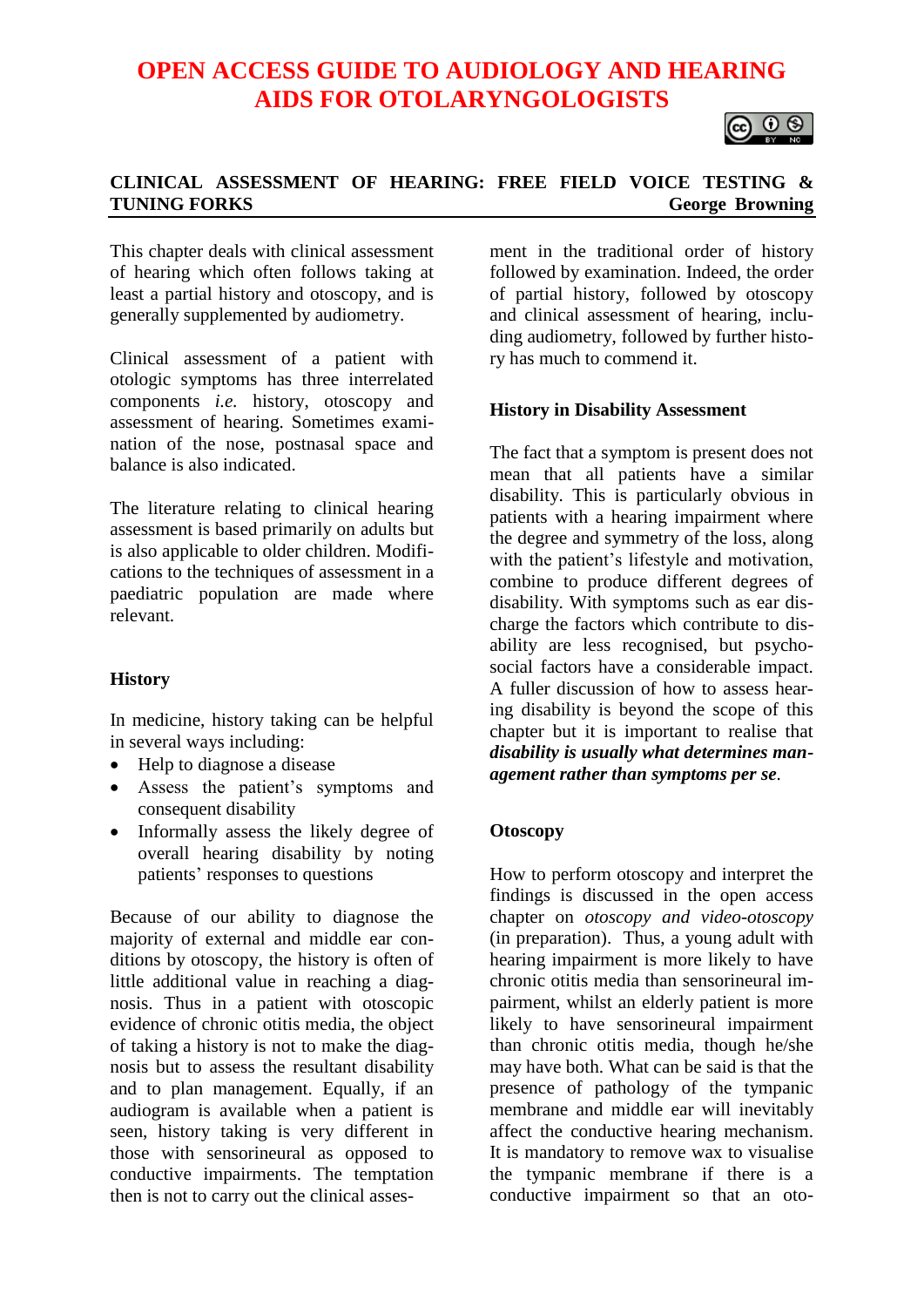scopic diagnosis and clinical assessment of the hearing can be made. The exception is children in whom otitis media with effusion is likely. In this situation tympanometry can be of diagnostic value and can be carried out in the presence of wax  $\frac{1}{1}$ . Tympanometry with bilateral type B or C2 tympanograms has 96% sensitivity and 42% specificity in predicting hearing loss of 25 dB HL or poorer in the better hearing ear of children with suspected otitis media with effusion. Care has to be exercised to ensure that a congenital sensorineural loss is not missed.

## **Clinical Masking of Hearing**

With clinical testing of hearing it is *important to mask out hearing in the nontest ear*. The rules and methods involved are different from those in audiometry.

#### **Masking Air Conduction**

Sound arriving at the ear on one side via air will also be heard by the ear on the other side, but because of the head shadow will be attenuated by an amount depending on the frequency (*Table 1*).

|                | <b>Frequency</b> (kHz) |     |  |  |    |    |  |
|----------------|------------------------|-----|--|--|----|----|--|
|                | 0.25                   | 0.5 |  |  | 3  |    |  |
| <b>Mean</b>    |                        |     |  |  | 10 |    |  |
| <b>Maximum</b> |                        |     |  |  | 15 | 18 |  |
| <b>Minimum</b> |                        |     |  |  | q  |    |  |

*Table 1: Amount (dB) the head shadow attenuates sound coming via air from the contralateral ear (After Shaw, 1974)*

As the minimum attenuation at the lower frequencies is 0 dB and as it is wiser to rather mask unnecessarily than to omit masking when necessary, the rule is that *the non-test ear should always be masked when clinically testing hearing by air conduction*. The same rule does not apply in audiometry.

## *Methods of masking air conduction*

The two most commonly used methods are tragal rubbing and the Barany box. Unfortunately there is no single method that can produce the required range of masking levels required; so no one method is suitable for all situations *(Table 2)*.

| <b>Voice test</b>    | <b>Distance</b><br>from patient | <b>Masking</b><br>method |  |  |
|----------------------|---------------------------------|--------------------------|--|--|
| Whispered voice      | $60 \text{ cm}$                 | Tragal rubbing           |  |  |
| Whispered voice      | 15cm                            | Tragal rubbing           |  |  |
| Conversational voice | $60 \text{ cm}$                 | Tragal rubbing           |  |  |
| Conversational voice | $15 \text{ cm}$                 | Tragal rubbing           |  |  |
| Loud voice           |                                 | Barany Box               |  |  |

*Table 2: Appropriate method of masking the non-test ear when voice testing*

For example, there will be occasions when tragal rubbing provides insufficient masking. On the other hand, in most circumstances a Barany box will produce too much masking and will mask the test ear as well as the non-test ear.

# *Tragal rubbing*

Occluding the external auditory canal with a finger placed on the tragus only attenuates sounds by ~10dB and so is of no value. However if the tragus is rubbed at the same time as the canal is occluded, speech is attenuated by ~50dB *(Figure 1)*.



*Figure 1: Speech attenuated by ~50dB when tragus is rubbed at the same time as the canal is occluded*

The advantage of tragal rubbing over other methods is that the masking sound is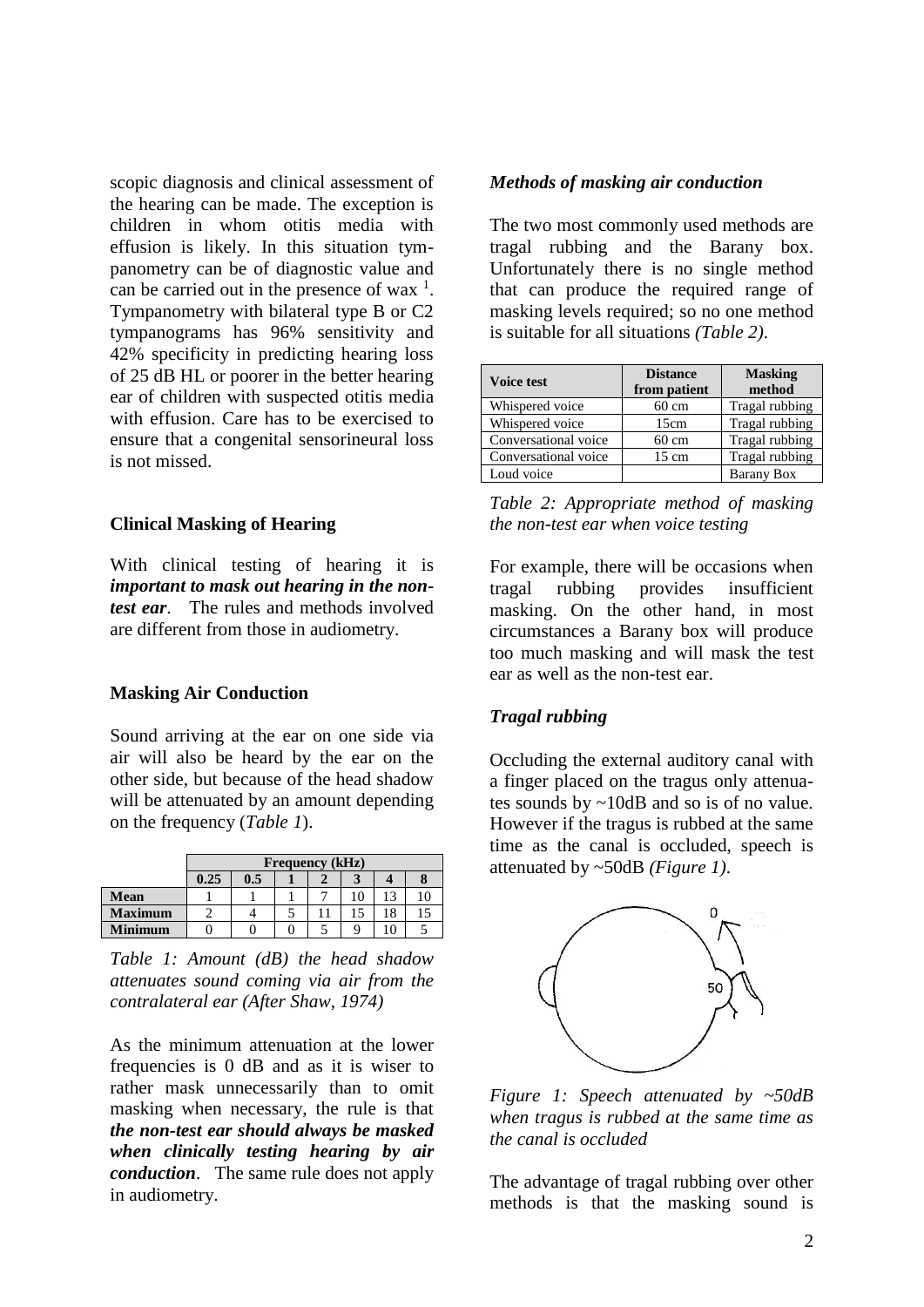produced within the external auditory canal and there is no risk of sound crossing over and masking the test ear. It also does not require any equipment. However, there is a danger of under-masking if the level of speech is  $>70$  dB A. This means that a Barany box will be necessary when using a loud voice in free-field speech testing. Tragal rubbing will also be insufficient when using tuning forks in those with a severe or profound loss. However in these circumstances the tests are hard to interpret because it is difficult to activate the tuning forks sufficiently for them to be heard.

#### *Barany box (Figure 2)*

For many years the Barany noise-box was the standard method of clinical masking. It produces a broad-band noise, although there can be marked dips in the frequency spectrum of some boxes and the noise can be irregular.



*Figure 2: Barany noise-box*

The maximum sound output various from box to box but a lower limit of 90 dB A can be assumed when a box is held at right angles to the ear, and 100 dB A when held over the ear *(Figure 3)*. These levels are sufficient to mask one ear in all practical circumstances, but there is a danger that, because the sound can travel round the skull to the test ear, this will be masked as well *(Figure 4)*. Eighty percent of normal ears will be masked by a Barany box in the other ear as evidenced by the inability to detect a whispered voice at 2 feet. Because of this a Barany box should only be used in free-field speech testing when testing an ear with a severe or profound impairment,

*i.e.* one that cannot hear a conversational voice at 6 inches.



*Figure 3: Sound outputs of Barany box* 



*Figure 4: Risk of masking contralateral test ear*

#### **Masking Bone Conduction**

With bone conduction the transcranial attenuation from one ear to the other is taken as zero *(Figure 5)*.

![](_page_2_Figure_13.jpeg)

*Figure 5: Zero dB interaural attenuation of transcranial bone conduction*

So bone conduction should in theory always be masked when performing tuning fork tests; but in practice this can be difficult. A Barany box is necessary as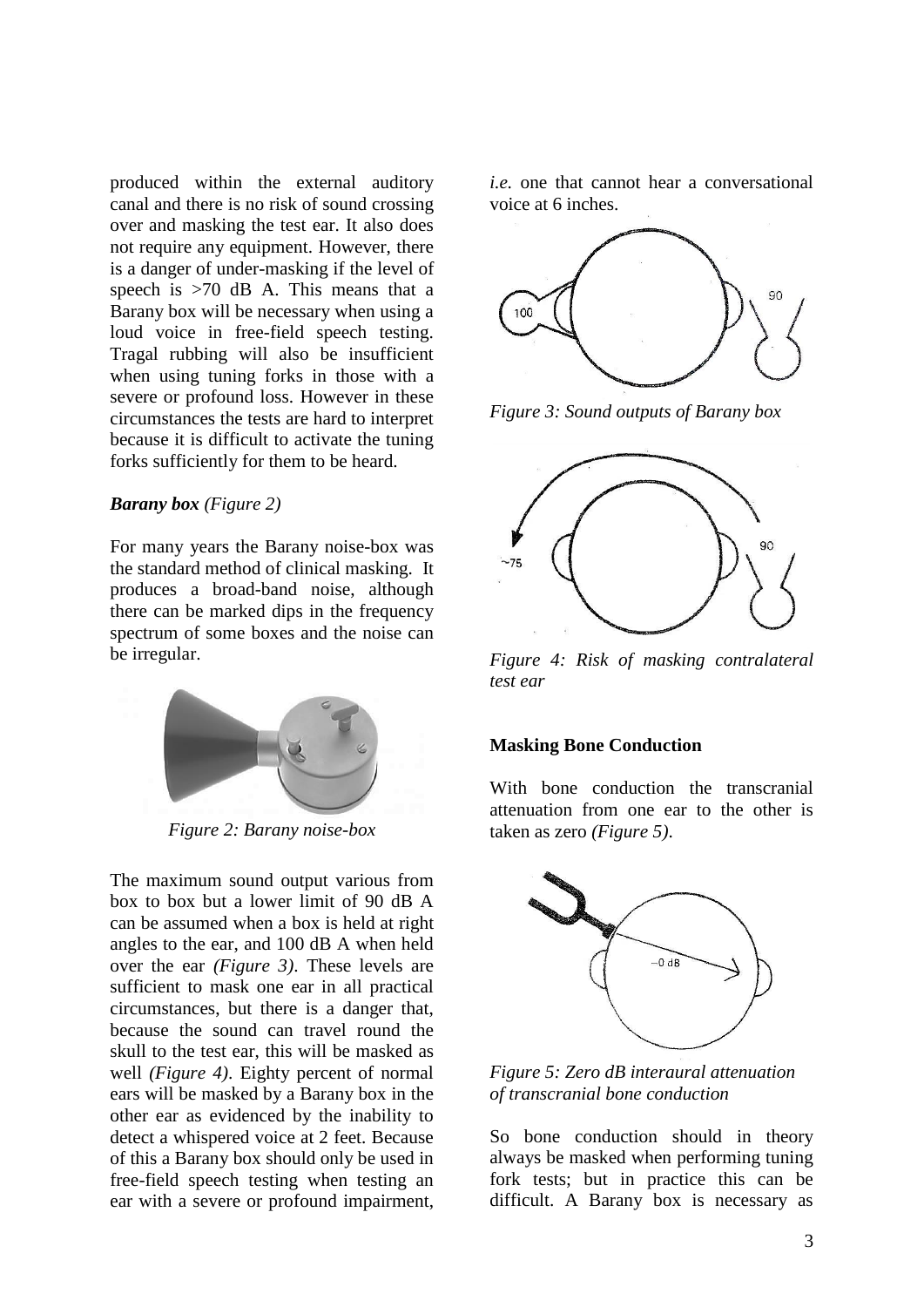tragal rubbing provides insufficient bone conduction masking when a conductive impairment is present in the ear being masked.

## **Free-field voice tests of hearing**

It is remarkable how often clinicians omit to assess a patient's hearing by free-field voice testing. Rinne and Weber tuning fork assessments are often done with the aim to determine whether an impairment is conductive or sensorineural. *How tuning fork tests can be interpreted in the absence of knowledge of the degree of impairment is a mystery*.

## *Value of free-field voice testing*

Free-field voice testing *can be used in two ways*:

- 1. *As a screening method* to detect whether a hearing impairment is present in one or both ears; only a *whispered voice* is used for screening
- 2. *To determine the severity of an impairment* that has been identified; this is achieved by assessing the hearing threshold for speech by *varying the vocal effort and the distance* from the test ear to produce a range of speech sound levels

Free-field voice testing takes only 1-2 minutes and although not as reliable as pure tone or speech audiometry, is of value for the following reasons:

• *Audiometry may not be required:* There are two common circumstances where audiometry may be dispensed with as a result of free-field voice testing. The  $1<sup>st</sup>$  is where a previous audiogram is available and there has been no change in symptoms. The 2<sup>nd</sup> is where hearing screening is required. This may be in patients without otological symptoms such as the elderly, or in those who require reassurance that they have normal hearing

• *To check audiometry*: Following otoscopy and free-field voice testing it should be possible to predict the type and severity of impairment in each ear. Comparison can then be made with the audiogram and where discrepancies arise, one or both must be incorrect. Exaggerating thresholds when claiming compensation for noise trauma is the commonest reason for both to be wrong. Another common reason is difficulty with audiometric masking; this occurs most frequently in those with conductive or asymmetric impairments where it is important to have accurate results.

## *How to do free-field voice testing*

- Explain to the patient that he/she is expected to repeat back what he/she hears being said by the examiner as accurately as possible
- Stand behind the patient to eliminate speech reading and say a test word loudly enough to ensure that the task is understood
- Thereafter use combinations of numbers and letters *e.g.* 5B3 as this permits a large variety of combinations
- Bisyllabic words *e.g.* cowboy, football are often used for children. Reading from a list of options can make it easier for the less experienced tester to concentrate on the sound level of his/her voice
- Test the better hearing ear first if there is one
- Mask the non-test ear by tragal rubbing
- Masking can be omitted in children and the elderly when used as a screening test to assess whether there is a bilateral impairment worthy of investigating or managing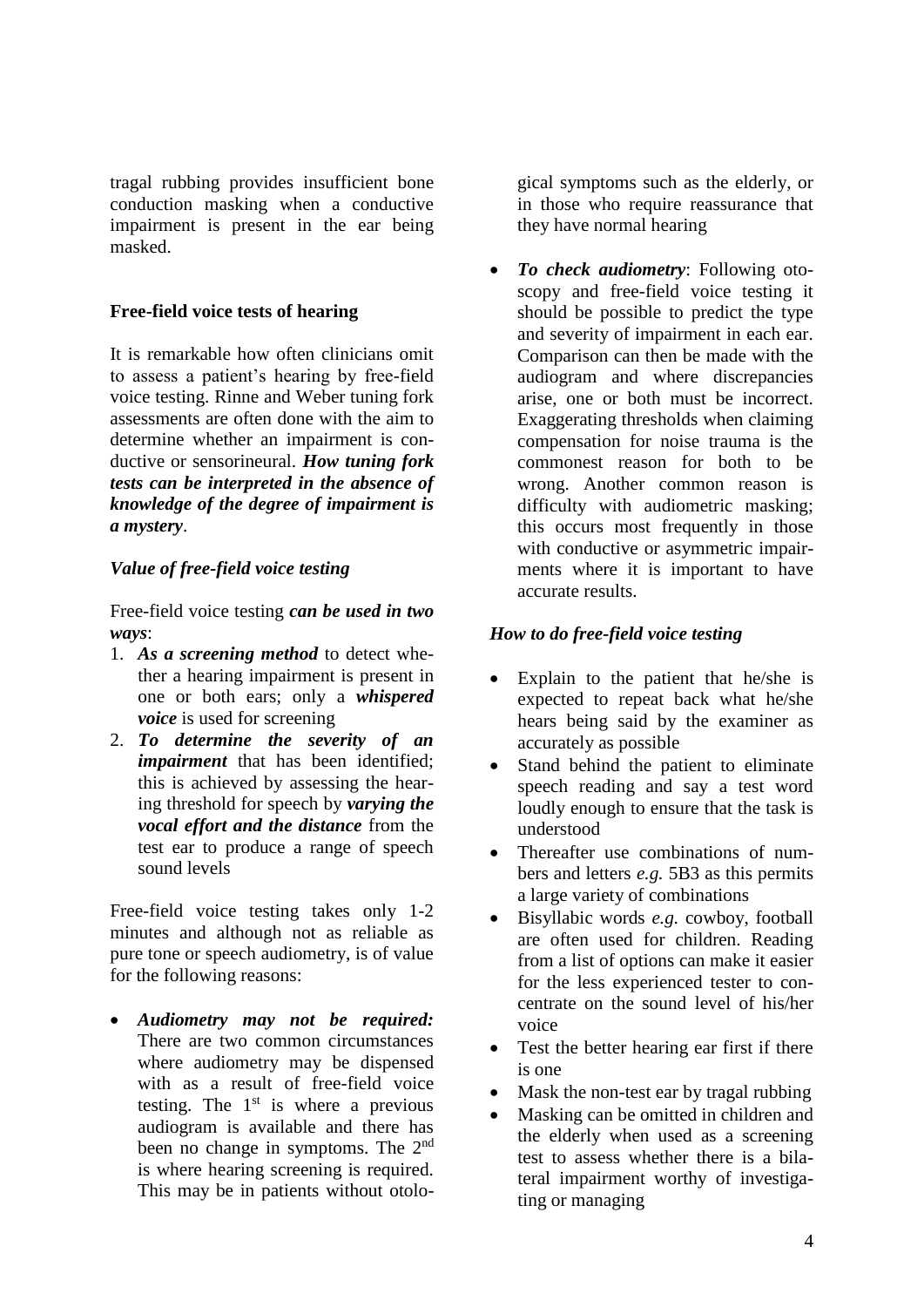## *Free-field voice testing as a screen to detect a hearing impairment*

When free field voice testing is used as a screening method the examiner uses a whispered voice 2 feet (60cm) away from the patient, which is the furthest one can reach from to mask the non-test ear. Provided a whisper is used, and this is best achieved by exhaling first, a patient who *cannot repeat what is said in a whispered voice at arm's length is hearing impaired*, that is, would benefit from management such as amplification (pure tone average (PTA)  $\geq$ 25 dB HL). If the patient *can repeat back what is said in a whispered voice it does not actually mean that the hearing is normal*, as a normal hearing ear in a young adult will hear a whisper at least 12 feet (4 m) away. Rather it means that the likely associated disability is insufficient by itself to merit management.

# *Free-field voice testing to grade the severity of a hearing impairment*

If a patient fails to hear a whispered voice at 2 feet (60 cm) the test can be extended by gradually increasing the loudness of the voice. The patient's *free-field threshold is the voice and distance level at which he/she gets more than 50% correct*. So the relative sound level is increased in steps to a whispered voice at 6 inches (15 cm), to a conversational voice at 2 feet, to a conversational voice at 6 inches (15 cm), to a loud voice at 2 feet (60 cm) and finally to a loud voice at 6 inches (15 cm). The number and/or letter combinations should be changed for each new presentation to avoid the patient recognising them from previous presentations. The test is terminated when the patient repeats 50% of the words correctly at any one voice and distance level. When using a loud voice, a Barany box must be used as tragal rubbing provides insufficient masking. If there is any doubt concerning a threshold, the

examiner can test again at a lower voice level.

Clinical voice tests have been criticised because of the lack of standardisation of sound levels of speech between examiners and because of the considerable difference in sound levels produced by an examiner on different occasions, particularly when whispering. To avoid this, whispering should be done after full expiration and with a list of numbers and letters to read from.

*Despite these criticisms, monaural, freefield speech done by experienced otologists can reliably screen individuals for a hearing impairment greater than 25 dB HL and can grade the severity of hearing impairment into normal, mild/moderate and severe/profound* <sup>2</sup> *.*

# *Method of free-field voice testing in children*

In older children, bisyllabic words familiar to them such as 'cowboy' or 'football' can be used instead of numbers and/or letters. If this is thought to be impractical the children can be sat on their mothers' laps and facing them, a game of getting them to point to various parts of their body/clothes is started *e.g.* 'Point to your ……'. This can then be done after moving to behind the mother and using a whispered voice. No attempt is made to mask one ear; the better hearing ear is therefore being tested to determine whether there is an impairment, as this is what one is really wishing to establish at this stage of screening.

# **Interpretation of free-field voice testing**

# *Screening for hearing impairments*

Individuals with an average speech frequency >30 dB HL are unable to hear a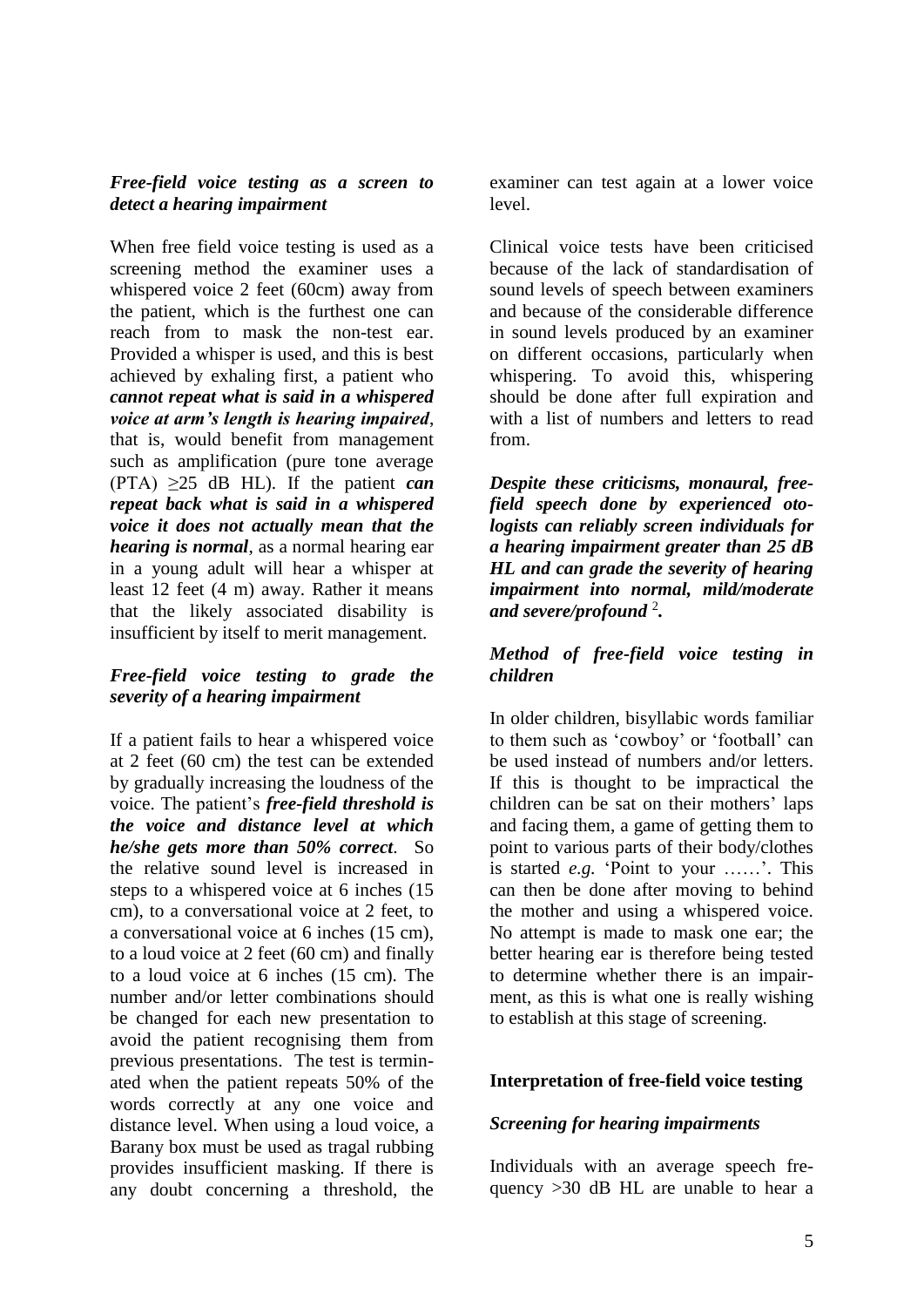whispered voice 2 feet from the test ear. The sensitivity ('hit rate') of this is 95% and the false-positive rate 10% (*Table 4)*.

| <b>Impairment</b>                   | <b>Sensitivity</b> | <b>Specificity</b> |  |
|-------------------------------------|--------------------|--------------------|--|
| PTA over 0.5, 1 & $2 kHz$           |                    |                    |  |
| $<$ 25 dB HL                        | 86%                | 94%                |  |
| $<$ 30 dB HL                        | 95%                | 90%                |  |
| $<$ 35 dB HL                        | 100%               | 84%                |  |
| <b>PTA</b> over 0.5, 1, 2 & $4 kHz$ |                    |                    |  |
| $<$ 25 dB HL                        | 91%                | 96%                |  |
| $<$ 30 dB HL                        | 96%                | 91%                |  |
| $<$ 35 dB HL                        | 98%                | 86%                |  |

*Table 4: Sensitivity and specificity of a hearing impairment being detected by an individual's inability to hear a whispered voice at 2 feet (After Browning et al, 1989)*

Hence, if a patient can hear a whispered voice 2 feet from his ear the clinician can be fairly certain that the pure tone thresholds will be better than 30 dB HL; in many instances this makes an audiometric evaluation unnecessary.

#### *Grading the severity of an impairment*

A comparison of free-field thresholds and mean PTA over 0.5, 1, 2 and 4 kHz, along with the  $5<sup>th</sup>$  and  $95<sup>th</sup>$  percentiles is made in *Table 5*.

|                     |                 |      | <b>PTA</b>      |                    |  |
|---------------------|-----------------|------|-----------------|--------------------|--|
|                     |                 |      | <b>Mean</b>     | <b>Percentiles</b> |  |
| <b>Voice level</b>  | <b>Distance</b> | (dB) | 5 <sup>th</sup> | 95 <sup>th</sup>   |  |
|                     | $60 \text{ cm}$ | 12   |                 | 27                 |  |
| Whisper             | $15 \text{ cm}$ | 34   | 20              | 47                 |  |
| <b>Conversation</b> | $60 \text{ cm}$ | 48   | 38              | 60                 |  |
|                     | $15 \text{ cm}$ | 56   | 48              |                    |  |
| Loud                | 60 cm           | 76   | 67              |                    |  |

*Table 5: Comparison of free-field voice thresholds and pure tone average (PTA) over 0.5, 1, 2 and 4 kHz (After Swan and Browning, 1985)*

Though there is some overlap, patients can be divided into three groups by free-field voice testing; PTA <30 dB HL; PTA 30-70 dB HL; and PTA  $>70$  dB HL; this corresponds to normal, mild/moderate and severe/profound impairments, respectively.

## **The Rinne test**

The Rinne test is the most frequently used tuning fork test, its stated role being to identify a conductive defect. It is extremely helpful to have performed otoscopy because *if there is evidence of middle ear pathology then the Rinne test is probably of no benefit*. What is required in such cases is an assessment of the magnitude of the conductive impairment; audiometry is the only way of doing this.

However in the presence of *normal otoscopic findings* the Rinne test has a role in terms of identifying those with a conductive hearing impairment due to *otosclerosis*.

It is extremely helpful to have performed *free-field voice testing prior to doing the Rinne test*, because knowledge of the degree of impairment and the symmetry between ears greatly aids interpretation. Thus if there is gross asymmetry, there is the possibility of a false-negative Rinne (see below). Knowledge of the degree of impairment is also of benefit in deciding how to mask. Thus a Barany box is necessary in a patient with a unilateral impairment.

# *Choice of tuning fork*

Although forks of *512 Hz are usually preferred*, there is evidence that *256 Hz forks are more accurate*. A potential problem of using forks with a frequency <256 Hz is that patients may experience difficulty distinguishing between the sound and feeling the vibration. It is difficult to sufficiently activate forks with a frequency  $of > 512$  Hz for them to be heard by those with a moderate or severe sensorineural impairment.

Tuning forks should be as *heavy as possible as the sound level produced is*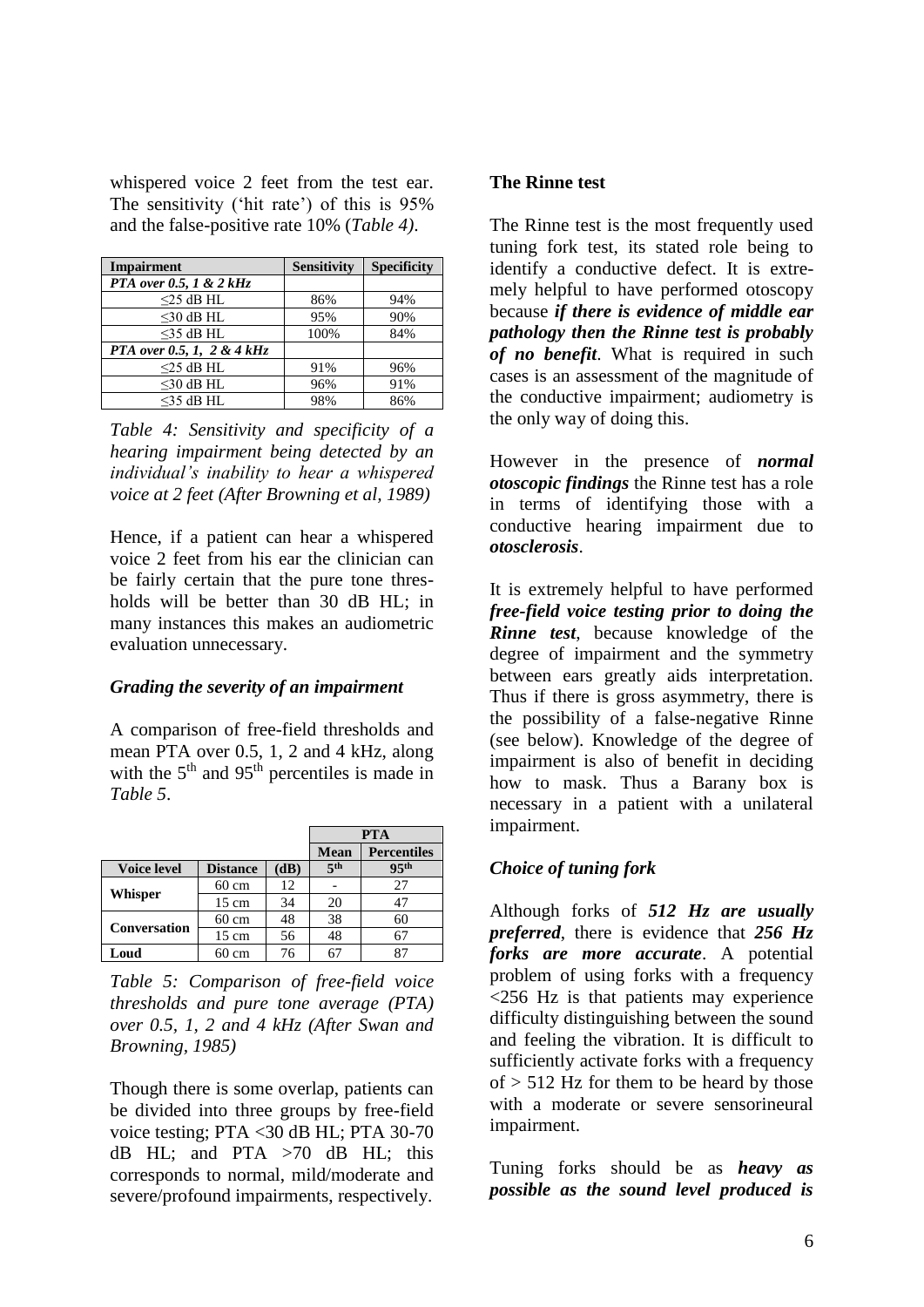*more sustained*. Though forks vary, a decay of 10 dB HL every 10 seconds is the slowest that can be anticipated. The sound level produced by light forks decays rapidly which is a disadvantage as there is inevitably a time delay between asking the patient to compare the loudness by air and bone conduction.

## *Method*

The patient is asked to make a *comparison between the relative loudness of the air and bone conduction*. Alternatively, the sound in one of the test modes can be allowed to *decay* until it is no longer heard and the patient is then asked if he/she can hear it by the other mode. In general, loudness comparison techniques identify smaller air-bone gaps than decay methods.

*Activating* a 512 Hz fork by compressing the tines between the fingers produces a sound level of ~70 dB SPL (sound pressure level) whereas hitting it against the knee or elbow without causing pain, produces a sound level of ~90 dB SPL.

The *tines of the fork* should be held directly in line with the external auditory canal when testing air conduction, as holding it at an angle diminishes the sound level.

The tuning fork must make *good contact with the skull* when testing bone conduction. This is not achievable on the mastoid tip; the best position is on the flat bone just superior and posterior to the external canal. It is important that *firm pressure* be applied because the sound level can vary by as much as 15 dB with different degrees of pressure. As the patient's head tends to move away from the tuning fork, it is best to steady the head by placing the examiner's free hand on the contralateral side of the head.

By convention the results are *reported as Rinne positive* when air conduction is louder than bone conduction and *Rinne negative* when bone conduction is louder than air conduction. Many clinicians, including the author, find it difficult to remember which is which, so reporting the results as to which route is louder bypasses this problem.

# *False-negative results*

Because the bone conduction on the poorer hearing side may be heard by the better ear, this may result in a false-negative Rinne. It is therefore theoretically important to mask the non-test ear whenever the bone conduction is being tested, particularly when testing the poorer hearing ear.

The only way to mask bone conduction is by making a sound at the external auditory meatus of the non-test ear. However if there is a hearing impairment in the nontest ear, tragal rubbing and even a Barany box may be insufficiently loud *(Figures 1- 3)*. On the other hand, if a Barany box was used routinely there would be a considerable danger of masking the bone conduction in the test ear as well *(Figure 4)*.

Knowledge of the degree of impairment by free-field voice testing helps determine which method to use, but even then there is often some uncertainty. Consequently many otologists omit to mask tuning fork tests unless there is gross hearing asymmetry.

# *Validity*

*It is generally held that the Rinne test will reliably detect a conductive defect of 20 dB or greater…. This is not so!* This is the level at which 50% of patients with an airbone gap of 20 dB will be Rinne positive and 50% will be Rinne negative.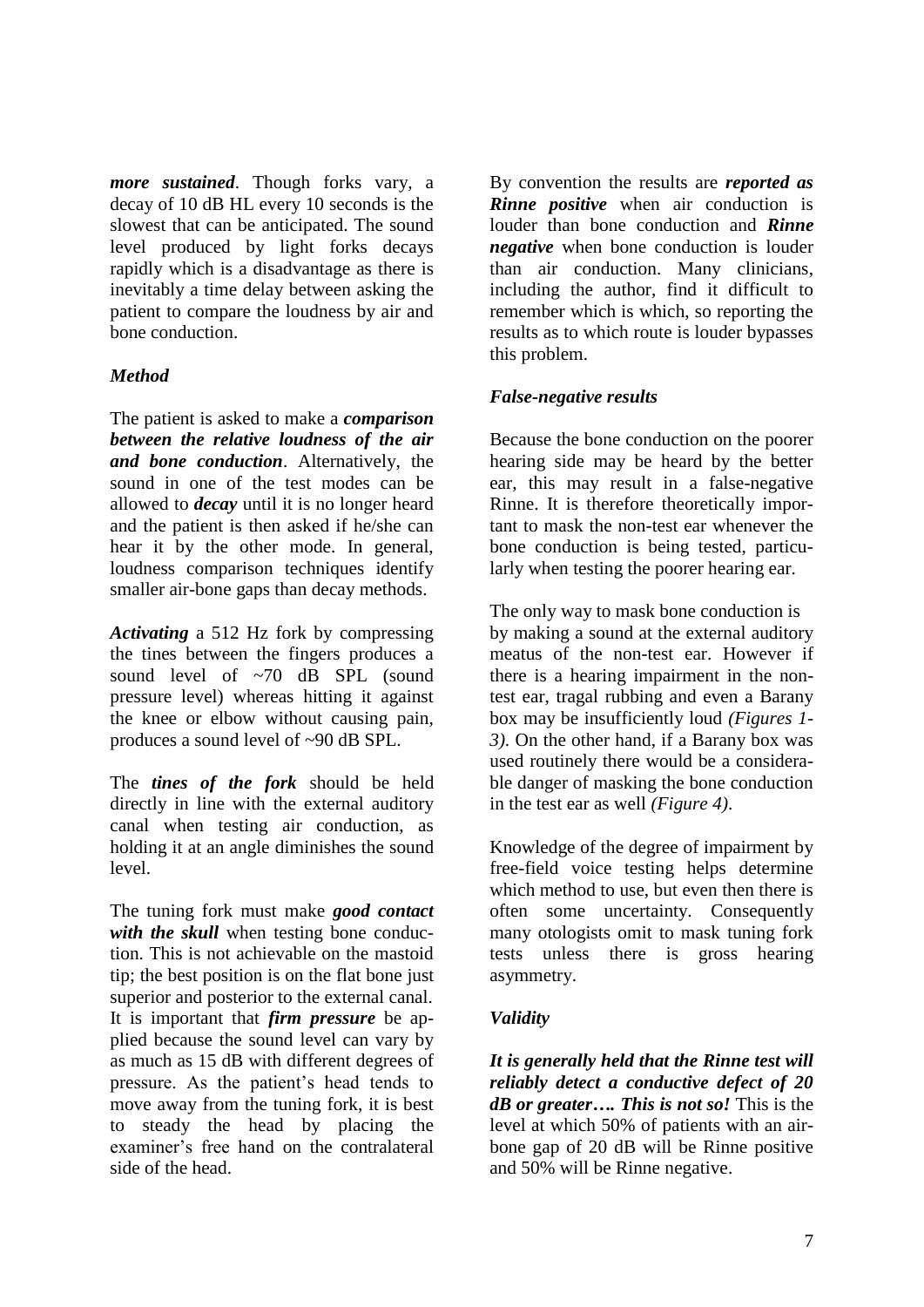The value of the Rinne test is best evaluated on data which has analysed the proportion of ears with different sizes of air-bone gap which are Rinne positive and negative. The false-negative and falsepositive diagnosis rates can then be calculated for each size of air-bone gap. An example of such an analysis is shown in *Figure 5*.

![](_page_7_Figure_1.jpeg)

*Figure 5: Sensitivity and specificity of 256*   $Hz$  ( $\bullet$ ) *and 512 Hz* ( $o$ ) *tuning forks in detecting differences in air and bone conduction of various magnitudes (after Browning et al. 1989)* 

From this and other studies it is possible to calculate *(Table* 6*)* the size of air-bone gap that will be correctly identified 50, 75 and 90% of the time, the first value being included being the size of air-bone gap that would be correctly detected at the same level by tossing a coin.

|                           | <b>Confidence limits</b> |      |         |
|---------------------------|--------------------------|------|---------|
|                           | 50%                      | 75%  | $>90\%$ |
| 256 Hz fork:              |                          |      |         |
| Crowley & Kaufmann (1966) | 25dB                     |      | 30dB    |
| Gelfand (1977)            |                          | 40dB |         |
| 512 Hz fork:              |                          |      |         |
| Crowley & Kaufmann (1966) | 25dB                     |      | 30dB    |
| Wilson & Woods $(1975)$   |                          |      | 40dB    |
| Gelfand (1977)            |                          | 40dB |         |
| Golabek & Stephens (1979) | 19dB                     |      |         |
| Browning and Swan (1988)  | 20dB                     |      |         |

*Table 6: Size of air-bone gap (dB) which would be correctly identified by Rinne test on various percentages of occasions*

Though each of the studies can be criticised in different ways, *the overall*

*conclusion is inescapable; that the Rinne test will not reliably detect, i.e. in 90% of tests, a conduction defect unless an airbone gap of at least 30 dB and more probably 40 dB, is present.*

An alternative and more encouraging way to look at the data is that *if bone conduction is louder than air conduction then there is likely to be an air-bone gap of 10 dB or more*. This is different from saying that the Rinne test will detect a conductive defect, as it is only when the air-bone gap is greater than 40 dB that it will be detected on 90% of occasions. The reason why practising otologists have come to believe that the Rinne test is more reliable than this is that when the bone conduction is louder than the air conduction (Rinne negative) there is usually an air-bone gap. *But what otologists tend to forget is the considerable number of occasions when there is an air-bone gap and a Rinne negative is not obtained.*

#### *Clinical value of Rinne test*

*The Rinne test does not help to determine the magnitude of an air-bone gap; it is only an aid to determining whether there is a conduction defect.* What the otologist needs to know in a patient with hearing impairment is whether there is a conductive component and, if this is the case, what its magnitude is. The magnitude of the air-bone gap can only be determined by using pure tone audiometry with masking.

*The Rinne test has no value in patients with otoscopic evidence of middle ear pathology* such as chronic otitis media, as by definition a conduction defect must be present.

However, when the *tympanic membrane is normal* and the bone conduction is louder than the air conduction (Rinne negative) there is most likely a conduction defect; in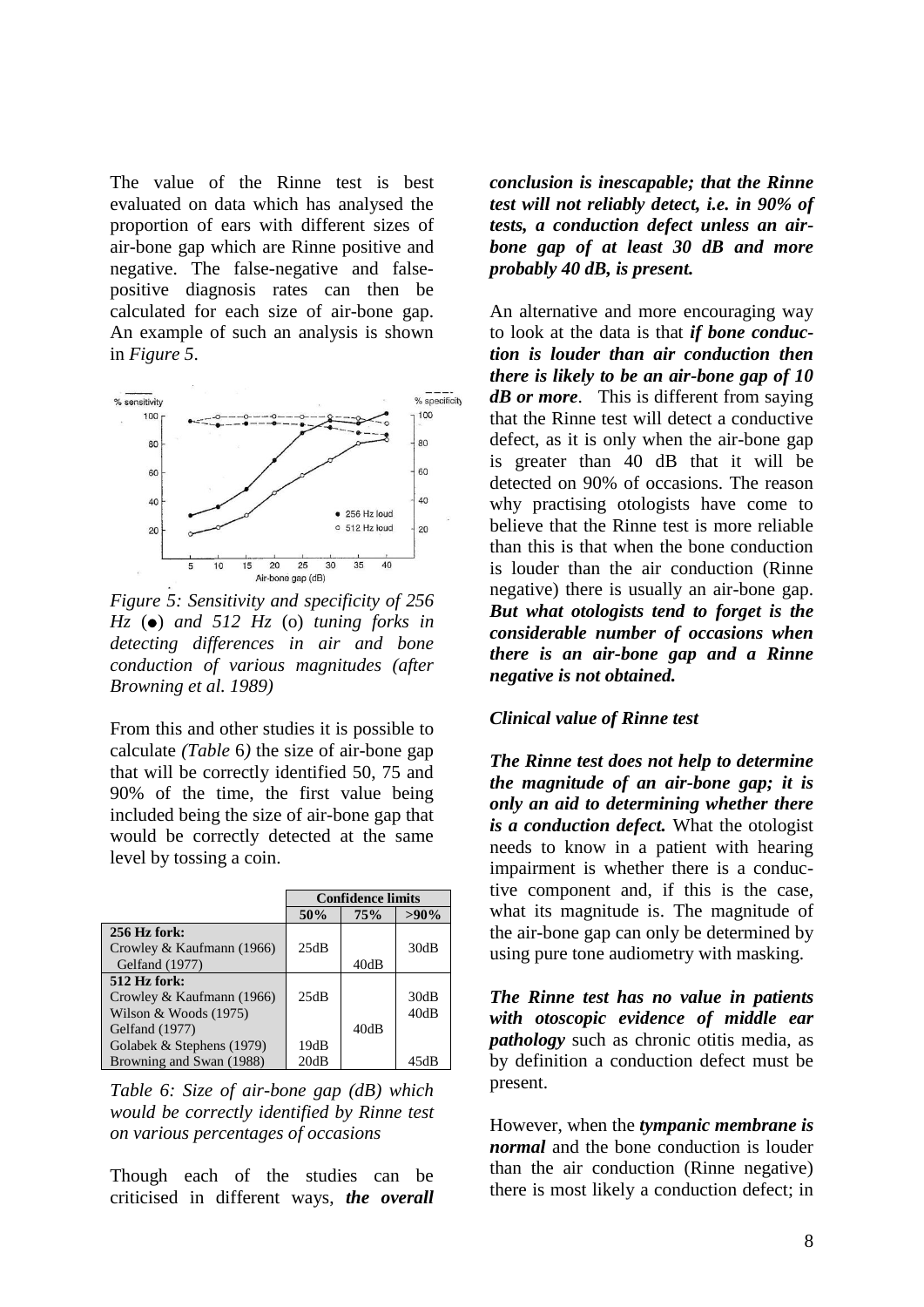adults this would suggest otosclerosis. If the air conduction is louder than bone conduction (Rinne positive) in these circumstances there could still be a conductive defect due to otosclerosis of a magnitude that could benefit from surgery.

## **The Weber test**

*Why this test is so popular is unclear as it can only really be interpreted when there is a unilateral hearing impairment.* One of the main problems with this test is that the *response is not reproducible*, as can be verified by retesting a patient. *Different results are frequently obtained depending on where the base of the fork is positioned e.g.* on the nasion or on the upper lip rather than on the vertex. Most publications would agree that the results of the Weber test are *difficult to interpret when there is a bilateral hearing impairment*.

So, assuming that it is known that a patient has a unilateral hearing impairment, *how accurate is the Weber test* in deciding whether it is a sensorineural or a conductive impairment? In 30% of cases the test will be referred to the midline so the result cannot be interpreted as being correct or incorrect. Of the 70% who do refer the test to one ear, about 25% refer to the incorrect ear *(Stankiewicz and Mowry, 1979)*.

*It can be concluded that the Weber test is likely to add little to the assessment in the majority of patients*.

#### **Other tuning fork tests**

Many other tests have been described but are infrequently used mainly because they were developed before audiometric testing was possible. They are now of historical interest as accurate audiometry is almost universally available. The Weber test in

the author's opinion currently belongs to the same historical category.

#### **Conclusions**

- Clinical assessment of a patient's hearing by free-field speech can be helpful in many ways
- It is wise to have the severity of an impairment clinically assessed as audiometry can on occasions be inaccurate or not available
- In many instances the degree of accuracy that audiometry provides may be unnecessary, for example, in screening the elderly for hearing aid provision
- Exaggerated thresholds may be missed if suspicion is not aroused by clinical testing. In addition, it considerably aids the interpretation of tuning fork tests if these are carried out
- Masking is as important in clinical testing as it is in audiometric testing
- Tragal rubbing is the easiest and most appropriate method of masking to use routinely as it requires no instruments and there is no risk of overmasking
- A Barany box can potentially overmask the test ear. In free-field voice testing it should only be used when there is a unilateral profound hearing loss and in tuning fork testing when bilateral conductive impairment is likely
- If a patient can hear a whispered voice at a distance of 2 feet, his pure tone average (PTA) threshold is likely to be better than 30 dB HL
- Free-field speech testing can divide the severity of a hearing impairment into three bands *i.e.* normal, mild/moderate and severe/profound; this is sufficiently accurate for many purposes
- The Rinne test is less reliable for detecting a conductive defect than we would like to believe. Though the cross-over point from Rinne positive to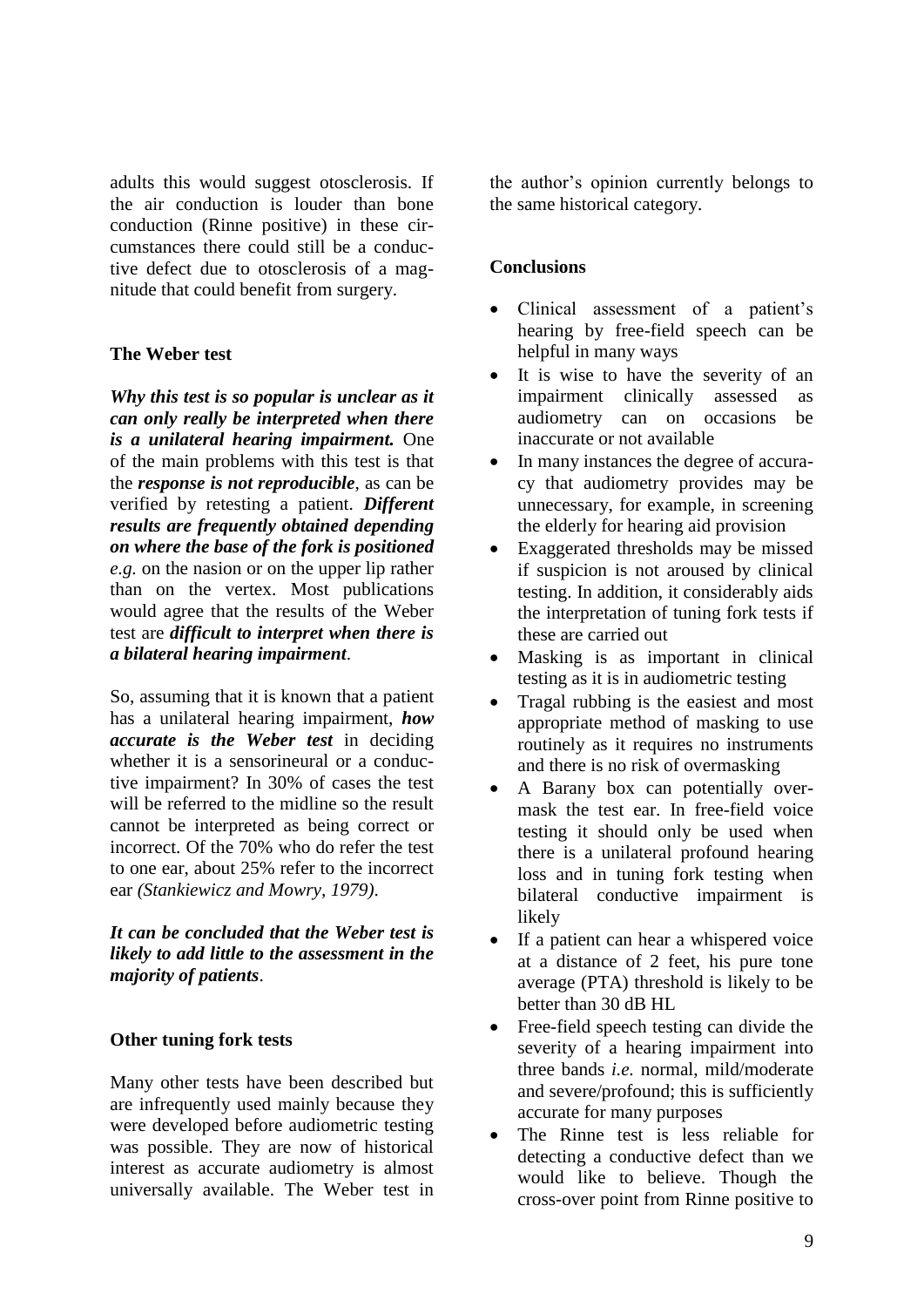negative is an air-bone gap of ~20 dB, this means that 50% of individuals with a gap of this size will be Rinne positive (air conduction louder than bone conduction)

- The Rinne test will not reliably detect (90% confidence) an air-bone gap until it is 40 dB or greater
- On the other hand, if bone conduction is louder than air conduction (Rinne negative) there will be an air-bone gap of 10 dB or greater. However, a considerable proportion of ears with clinically important air-bone gaps will not give this result
- The Weber test can only be interpreted when there is unilateral hearing impairment and, because of its error rate of 25% when it is referred to one ear, it is considered to add little to the clinical assessment
- For detection and quantification of a conductive defect reliance has to be placed primarily on pure tone audiometry rather than on tuning fork tests

#### **References**

- 1. MRC Multi-centre Otitis Media Study Group. Writing team Browning G.G. & Bennett K. Sensitivity and specificity of tympanometry in predicting a hearing impairment in otitis media with effusion. *Clin Otolaryngol.* 1999;24:294-300
- 2. Swan, I.R.C. and Browning, G.G. The whispered voice test as a screening test for hearing impairment. *J Royal Col Gen Pract.* 1985;35:197

Other papers cited in the tables are listed in *Clinical Otology and Audio-logy*, Browning GG Butterworths, London 2nd Edition 1998

#### **Literature Search**

A literature search carried out for Chapter 235 in Scott-Brown's Otolaryngology  $7<sup>th</sup>$  Edition Hodder 2008 was updated in Nov 2012

#### **Further reading**

- 1. Browning GG 1998 *Clinical Otology and Audiology* Butterworths London 2nd Edition
- 2. Browning GG 1987. Guest Editorial. Is there still a role for tuning-fork tests? *British Journal of Audiology*, 21, 161-3
- 3. Wormald PJ 2008. Clinical exami-nation of the ears and hearing Chapter 235 in *Scott-Brown's Otolaryngology*, 7<sup>th</sup> Edition Hodder

#### **Copyright permission**

The tables and figures are taken from *Clinical Otology and Audiology*, Browning GG Butterworths, London 2<sup>nd</sup> Edition 1998. Permission has been given by the current owners of copyright [Taylor and Francis] for them to be reproduced.

#### **Author**

George B Browning MD ChB FRCS [Ed and Glasg] Editor in Chief of Clinical Otolaryngology Emeritus Professor, Glasgow University Glasgow, Scotland, United Kingdom [ggb@ihr.gla.ac.uk](mailto:ggb@ihr.gla.ac.uk)

#### **Editors**

De Wet Swanepoel PhD Associate Professor Department of Communication Pathology University of Pretoria Pretoria, South Africa [dewet.swanepoel@up.ac.za](mailto:dewet.swanepoel@up.ac.za)

Claude Laurent, MD, PhD Professor in ENT ENT Unit Department of Clinical Science University of Umeå Umeå, Sweden [claude.laurent@ent.umu.se](mailto:claude.laurent@ent.umu.se)